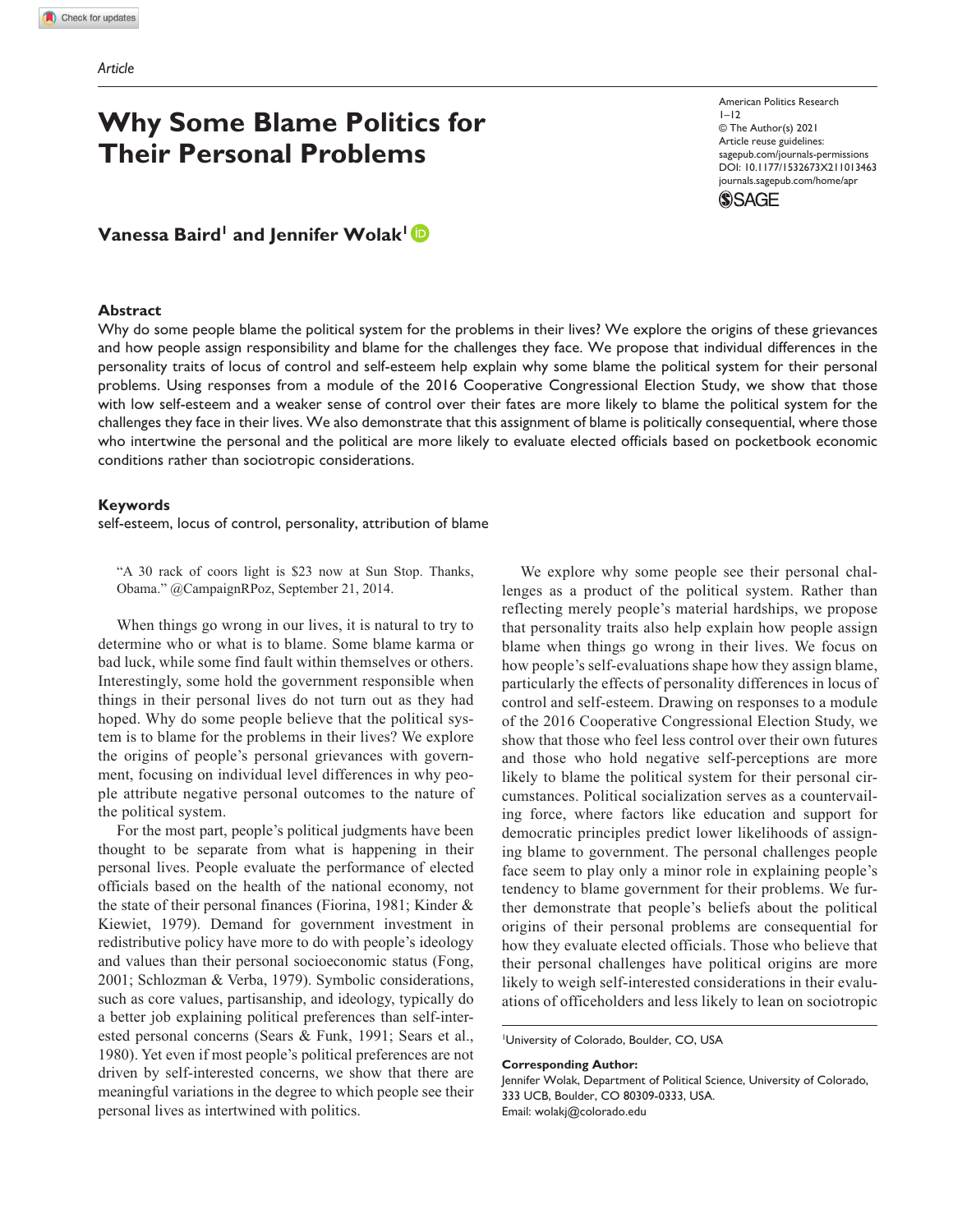evaluations. In this way, personality differences contribute to variations in how people connect personal and national economic conditions to their evaluations of officeholders.

Our results show that people differ in the degree to which they see politics as personal. While all of us face different challenges in our lives, some see these as their own responsibility to address, while others perceive the problems they face as the product of the political system. Those who believe that their personal challenges have political origins are not necessarily those who have faced greater hardships. Instead, the assignment of blame to the political system has more to do with people's personality traits, and how they see themselves and their personal control over their futures. These findings highlight an important source of heterogeneity in how people assign blame and responsibility within politics. This is useful to understand given that the ways people attribute responsibility in politics informs whether they hold politicians accountable for outcomes (Iyengar, 1989; Peffley, 1984).

We confirm that those who believe that their personal challenges have political origins evaluate the performance of politicians in distinctive ways, where they are more likely use their own circumstances to inform their views of presidential performance. Even though most people are not guided by self-interested concerns in their political lives, we demonstrate that some people by their nature are more likely to approach politics in personalized terms. People's personality traits direct whether they evaluate elected officials based on sociotropic or pocketbook concerns.

# **Assigning Responsibility and Blame**

When asked to choose candidates on Election Day, people consider not just the promises for the future offered in candidates' campaign speeches, but also the nature of past and present political performance. Incumbents who preside over good economies and popular policy changes can expect to be rewarded at the ballot box. Those who serve in times of scandal or economic hardship risk electoral retribution at the next election (Fiorina, 1981; Kinder & Kiewiet, 1981). In evaluating politicians based on their past performance, retrospective voters constrain their elected representatives, who make different choices because of their fears of how constituents will evaluate their performance in office (Ferejohn, 1986; Stimson et al., 1995).

Retrospective voting creates accountability pressures only so long as citizens can correctly recognize who is responsible for political outcomes and then assign responsibility and blame based on that knowledge. If citizens fail to see elected officials as responsible for a negative outcome, then politicians can evade electoral punishment (Brody & Sniderman, 1977; Peffley, 1984; Peffley & Williams, 1985). This means that political accountability rests in part on how people assign responsibility and blame for outcomes. Citizens often do this well. They reward and punish elected

officials for how they perform in office, voting out those with weaker track records (Fiorina, 1981; Stimson et al., 1995). They recognize that state government officials and national officials hold different roles for managing political crises, and use this information in assigning political responsibility and blame (Arceneaux, 2006; Gasper & Reeves, 2011; Malhotra & Kuo, 2008).

Yet people are imperfect in how they assign responsibility and blame in politics. Myopic voters are prone to focus on what happened recently rather than evaluating incumbents based on their performance over their longer term in office (Achen & Bartels, 2016). Politicians can shift blame away from themselves through how they justify and explain their actions in office (McGraw, 1991). Partisanship can lead to biased evaluations of who is responsible. People are less likely to blame politicians who share their same party allegiances, and are more quick to point the finger at members of the opposing party (Jones, 2020; Lyons & Jaeger, 2014; Malhotra & Kuo, 2008; Rudolph, 2006). They make errors in assigning blame as well. Presidents are held accountable for national economic performance to a degree which likely exceeds their practical ability to control economic outcomes. Apolitical outcomes like shark attacks, football games, and weather conditions can inform performance evaluations and election outcomes (Achen & Bartels, 2016; Gasper & Reeves, 2011; Healy et al., 2010).

Citizens also vary in how accurately they assign blame and responsibility in politics, as those with higher levels of political sophistication tend to better connect political outcomes to responsible elected officials (Gomez & Wilson 2001, 2008). We propose that people also differ in how they assign responsibility and blame within politics as a function of their personality traits. In contrast to prior studies that consider how people allocate responsibility and blame to different elected officials, institutions, or levels of government, we focus on the general tendency to assign blame to the political system when things go wrong. When asked about the origins of their personal challenges, some assign blame to politics, while others fail to see their personal struggles as the fault of the political system.

This kind of heterogeneity in political responsibility attributions has often been overlooked in past research, as politics is typically seen as a domain where people's personal stakes seem unimportant to their demands of government. Rather than choose policy outcomes that deliver personal rewards, people are instead thought to be guided by social considerations and symbolic politics (Sears & Funk, 1991; Sears et al., 1980). Yet even though people tend to be more concerned about what is best for the collective rather than what might benefit themselves personally (Brody & Sniderman, 1977; Kinder & Kiewiet, 1981), people vary in the degree to which they see the political world in personalized terms. Wilson and Banfield (1964) describe this as a value of public-regardingness, where some are more likely than others to put the public good ahead of their personal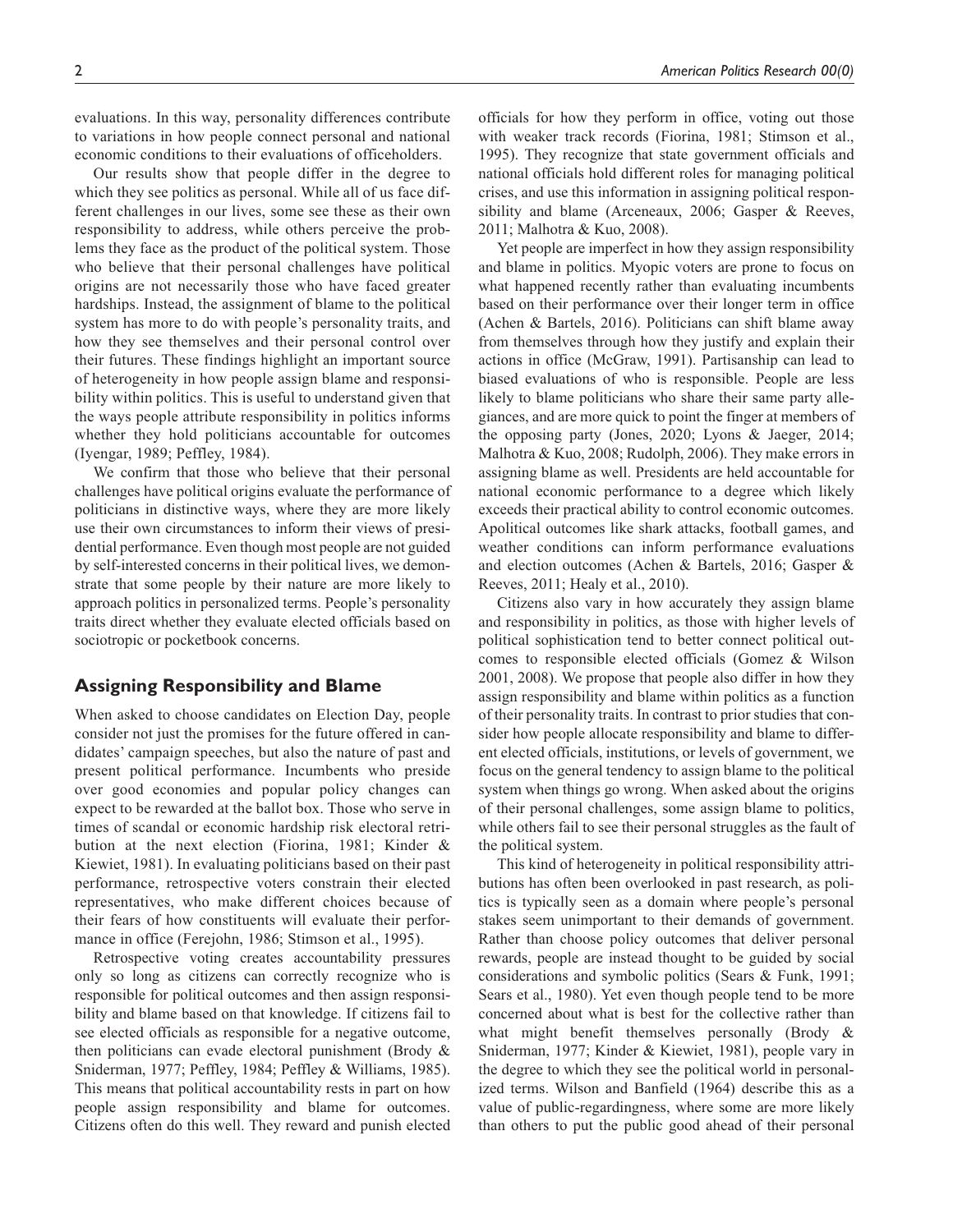goals. Surveys also confirm that people vary in the degree to which politics and the personal are intertwined. When asking people about the origins of the challenges they are facing in their personal lives, most people name personal, self-located explanations. Yet a sizable subset of Americans believe that their personal challenges have social or community origins (Brody & Sniderman, 1977; Feldman, 1982). People differ in the degree to which they blame the government for their personal problems, but the origins of these beliefs are not well understood. We explore how people's personality traits shape the ways they assign responsibility and blame for their personal problems.

# **Personality Traits and Blaming Politics**

Research affirms that people's personality traits help explain why some people are more politically engaged than others, as well as why people demand different kinds of public policy outcomes (e.g. Gerber et al., 2010; Mondak, 2010; Mondak et al., 2010). We expect that personality traits also inform how people assign responsibility and blame in politics. We explore the consequences of trait differences in explaining why some people believe that their personal problems are a product of the political system while others do not. We expect that whether people take personal responsibility for their difficulties depends on people's self-evaluations.

We focus on individual personality differences in people's self-perceptions, as we expect that people's views of themselves and their capabilities shape how they react to the challenges they face in their lives. We consider how people see themselves, as captured in self-esteem, as well as how they perceive their influence over their environment, as captured in the trait of locus of control. Locus of control refers to deep-rooted differences in the degree to which people feel that are in charge of their own lives and are responsible for the outcomes they obtain in life. Some are high in personal control, where they believe that they direct their futures through their own efforts and abilities. Others have an external locus of control rather than an internal locus of control and fail to hold the same confidence about their ability to direct their futures. Instead, they tend to see outcomes as beyond their personal control, determined by forces beyond themselves such as luck, fate, or the actions of others. While those with an internal locus of control tend to take responsibility for how their own actions contribute to their outcomes in life, those with an external locus of control view their environment as out of their control and unresponsive to their efforts.

Whether people feel like they are in control of their fates or merely affected by their environments reflects deeplyrooted individual differences (Rotter, 1966). As a personality trait, locus of control serves as a general orientation that shapes how people respond to a number of choices in specific situations (Lefcourt, 1991), though its relative importance varies across domains (Ng et al., 2006; Wang et al.,

2010). Differences in people's perceptions about their control over their environment are described as a stable disposition, one that finds its origins in both genetics and socialization. Like other personality traits, differences in locus of control have a significant heritable component, where about a third of the variation in the trait is attributable to genetic factors (Miller & Rose, 1982; Pedersen et al., 1989). Socialization also plays a role, where levels of internal control tend to be higher in individualistic societies compared to collectivist ones (Cheng et al., 2013). However, locus of control tends to be only minimally affected by life events like losing a job (Legerski et al., 2006; Preuss & Hennecke, 2018).<sup>1</sup>

People's perceptions of their control over their environment shape their approach to life and interactions with others. Those with higher levels of personal control are more likely to take action to better their own lives (Strickland, 1989). They believe that they can make personal changes that will help them obtain better outcomes for themselves. They tend to be more resilient in the face of stress and less discouraged by negative setbacks (Ng et al., 2006; Spector, 1982). In contrast, those with an external locus of control are reluctant to take action, as they do not believe that they hold the power to effect change within their lives. They are more likely to feel helpless in challenging situations, doubting their ability to control their own futures. As a result, those low in personal control are more easily discouraged from taking actions to improve their situation (Lefcourt, 1991; Strickland, 1989).

Differences in locus of control are thought to shape people's approach in their political lives as well. Those who are high in personal control are thought to be more engaged in politics, because they believe that they can wield influence over their environment (Carmines, 1978a; Cohen et al., 2001; Dawes et al., 2014). Differences in whether people feel in control of their own lives also predict immigration attitudes, where those who feel more personal control report less resentment toward immigrants (Harell et al., 2017).

We believe that differences in personal control help explain why people see their personal challenges as a product of the political system. We expect that those with an internal locus of control will be less likely to believe that politics contributes to the problems they face within their lives. When people feel greater personal control, they will be more likely to take responsibility for their own futures. In contrast, we expect that those with an external locus of control will be more willing to blame the political system for the challenges they personally face. Because they feel that their difficulties are out of their own control, they will instead assign blame and responsibility to the political system.

In addition to exploring the effects of personality differences in locus of control, we also consider the effects of selfesteem for how people assign blame in politics. Self-esteem reflects people's perceptions of their value and their selfworth. Those high in self-esteem hold positive, favorable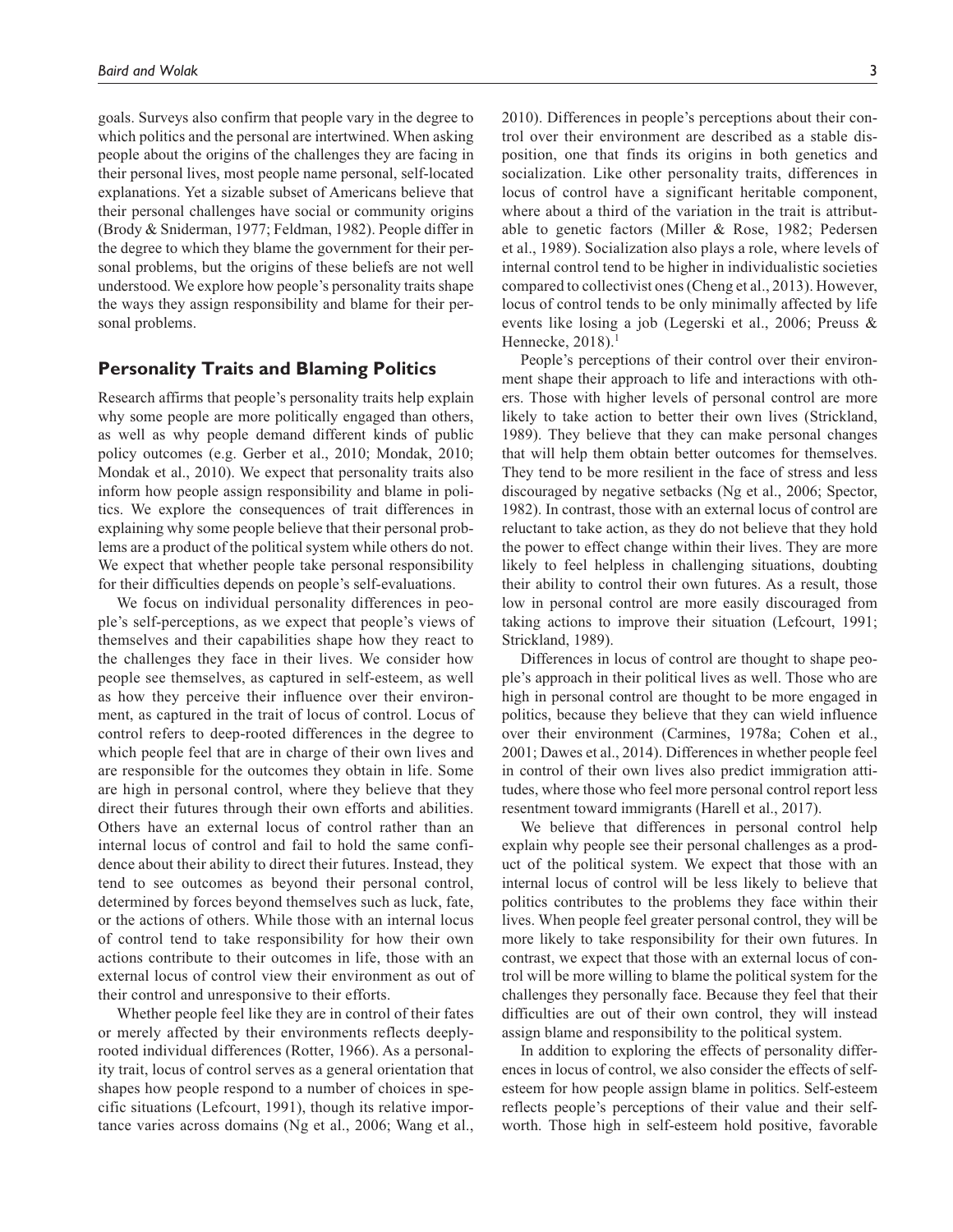views of themselves, believing in their self-worth and value. Those low in self-esteem hold less enthusiastic, ambivalent, or even negative views about themselves. They are less likely to see their own positive qualities and tend to question their self-worth and their capabilities (Rosenberg, 1965). Like locus of control, self-esteem is also considered self-evaluative, rooted in how people see themselves and their capabilities. While locus of control refers to people's views about their control over their environment, self-esteem reflects introspective and internalized views of the self. We expect that these kinds of self-appraisals influence the ways that people assign responsibility and blame, where negative outcomes are interpreted in different ways depending on people's perceptions of their personal strengths and limitations.

Like locus of control, self-esteem is characterized as a personality trait, a general, enduring orientation that guides behavior across multiple domains. As a personality trait, levels of self-esteem tend to be quite stable within individuals, with similar over-time consistency as is seen for other personality traits (Orth & Robins, 2014; Trzesniewski et al., 2003). Its origins are found in both genetics and socialization, with a level of heritability comparable to those of the Big Five personality traits (Neiss et al., 2006; Roy et al., 1995).

Self-esteem is considered to serve as a psychological resource for individuals, one that that helps them persist within difficult domains. Those who hold more positive beliefs about themselves feel greater self-confidence to take on new challenges. Those with low self-esteem anticipate negative outcomes, and often focus their energies on trying to minimize harms rather than maximize successes (Blaine & Crocker, 1993; Rosenberg & Owens, 2001). Within politics, self-esteem is thought to facilitate citizen engagement, where higher levels of self-esteem and selfconfidence predict greater attention to politics, feelings of efficacy, and participation (Carmines, 1978b; Rosenberg, 1962; Wolak, 2020). Levels of self-esteem also shape people's orientations toward politics, including their engagement in partisan political life as well as their support for democratic norms (Sniderman, 1975; Sniderman & Citrin, 1971; Wolak & Stapleton, 2020).

We consider whether self-esteem helps explain why some people are more likely to blame the political system for the challenges they face within their own lives. We expect that those with low self-esteem will be more likely to believe that their personal challenges are due to the political system. As self-esteem increases, we expect that people will be increasingly likely to reject the idea that politics is the source of their personal dilemmas.<sup>2</sup> Those with low self-esteem are prone to negative thinking (Rosenberg & Owens, 2001). While those with higher self-esteem tend to feel confident about their prospects for achieving success, those with lower levels of self-esteem harbor greater doubts about their ability to secure favorable outcomes in their lives. When confronted by negative events in their personal

lives, those with high self-esteem are more resilient and less likely to be discouraged by setbacks. Those with low self-esteem tend to dwell on negative outcomes, focusing on what is going wrong rather than what is going well. This can contribute to feelings of cynicism toward government (Sniderman, 1975). Because of this, we expect that lower levels of self-esteem will be associated with a greater likelihood of assigning blame and responsibility to the political system than higher levels of self-esteem.

# **Data and Measures**

We explore why some people believe that government is at fault for the problems they face in their lives. To measure how people assign political blame, we rely on an item included in a module of the 2016 Cooperative Congressional Election Study. Respondents were asked whether they agree or disagree with the statement, "I believe that the problems in my life are caused by the problems in our political system." Response options fell on a seven-point scale from "agree strongly" to "disagree strongly." As shown in Figure 1, people are more likely to disagree with this statement than agree with it, with 51% of respondents voicing disagreement. One out of four respondents agrees with the statement, and believes that their personal challenges can be blamed in part on the political system. We find about a quarter of the sample falls at the middle of the scale, responding that they neither agree nor disagree with the statement. This is consistent with prior studies that have argued that most people do not blame the political system for their personal struggles (Brody & Sniderman, 1977; Sears & Funk, 1991). Yet it also highlights a sizable proportion of Americans that believes that their problems have origins within politics.

What distinguishes those who see political origins to their personal challenges from those who do not see politics as a force that contributes to the problems in their lives? We propose that there are important personality trait differences that predict how people assign responsibility and blame. We expect that people who feel greater personal control are less likely to believe that their personal problems are rooted in the political system. To measure locus of control, we rely on an item that asks people whether they believe that they are able to take control of the challenges they face in their personal lives.<sup>3</sup> Our measure is scored such that low values reflect an external locus of control and higher scores reflect greater personal control and an increasingly internalized locus of control.4 We also consider whether self-esteem limits the tendency to see political origins to personal challenges, where those with higher levels of self-esteem will be less likely to believe that the political system is at fault for the problems they face. To measure self-esteem, we rely on an implicit measure. Respondents are asked how much they like their first and last name (Gebauer et al., 2008).<sup>5</sup> More favorable ratings of one's name serves as an indicator of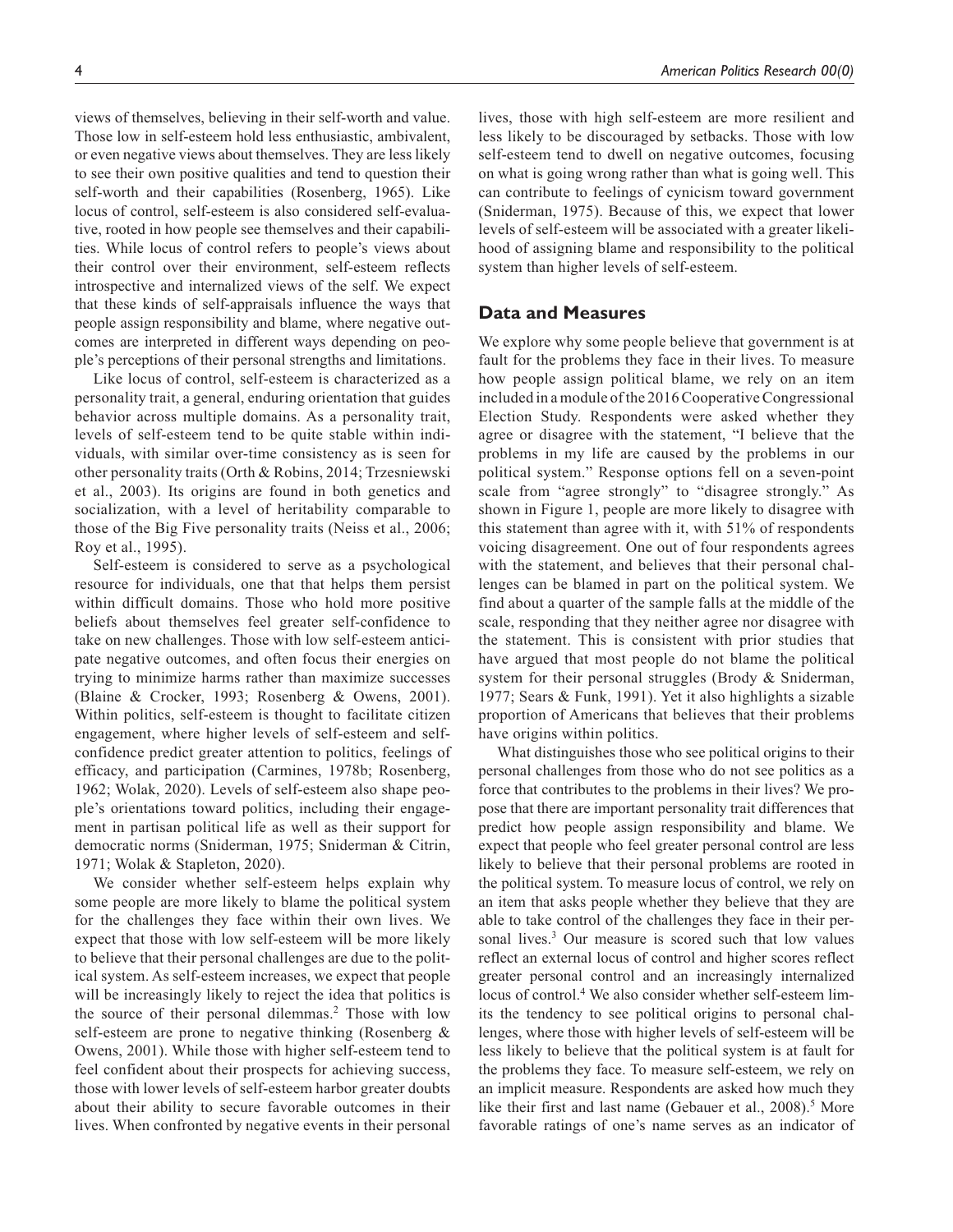

**Figure 1.** Propensity to blame politics for personal challenges.

higher self-esteem, while negative ratings of one's name serves as an indicator of lower self-esteem.

As controls, we first consider the effects of socialization. In explaining why people do not necessarily look to government to solve their personal problems, scholars have pointed to political socialization. Values of self-reliance and selfsufficiency are part of the American ethos, emphasizing ideas of achieving a better life through one's own efforts. This mindset encourages people to take personal responsibility for their challenges rather than looking to government for solutions (Brody & Sniderman, 1977; Feldman, 1982; Schlozman & Verba, 1979). The origins of these beliefs are found within political socialization (McClosky & Zaller, 1984). To capture the effects of political socialization, we first include an indicator of educational attainment. We use education as a proxy for exposure to socializing messages that deter people from blaming politics for their own life challenges. We expect that increasing years of schooling will be associated with a lower likelihood of attributing personal challenges to political sources. As an indicator of support for democratic principles, we include items that assess support for rule of law, given that these beliefs also find their origins in political socialization (McClosky & Zaller, 1984).<sup>6</sup> We expect that those with greater education and greater support for democratic principles will be less likely to believe that their personal challenges have political origins.

We also include controls to consider the possibility that people's tendency to assign blame to politics is connected to their personal life experiences. It has been suggested that people's personal economic conditions may inform whether they blame elected officials for the health of the economy (Brody & Sniderman, 1977; Lau & Sears, 1981). As such, it is important to try to control for the personal challenges that people could attribute to forces beyond themselves. To assess whether people are personally struggling or succeeding in their lives, we rely on three measures. First, we include an indicator of pocketbook economic conditions, using an item that asks people whether their household income has increased or decreased over the past 4years. It may be that people are more likely to blame the political system for their problems when they are facing financial struggles than when things are going well for them economically. We also draw on a set of items in the CCES about the positive and negative experiences that people have had over the past 4 years, such as finishing school, receiving a raise at work, or losing a job. From these items, we created summed scales of positive life experiences as well as negative life experiences.<sup>7</sup> With these items, we can see whether those who are facing greater personal challenges in their lives and in their financial security are more likely to assign blame to politics than those who are more economically secure and successful. We also control for partisan effects and demographic differences, by including indicators of party identification, strength of partisanship, religiosity, gender, race, and age.<sup>8</sup>

# **Why People Believe Politics is the Cause of Problems in Their Life?**

To model individual differences in assigning blame to politics, we rely on regression. Results are reported in Table 1.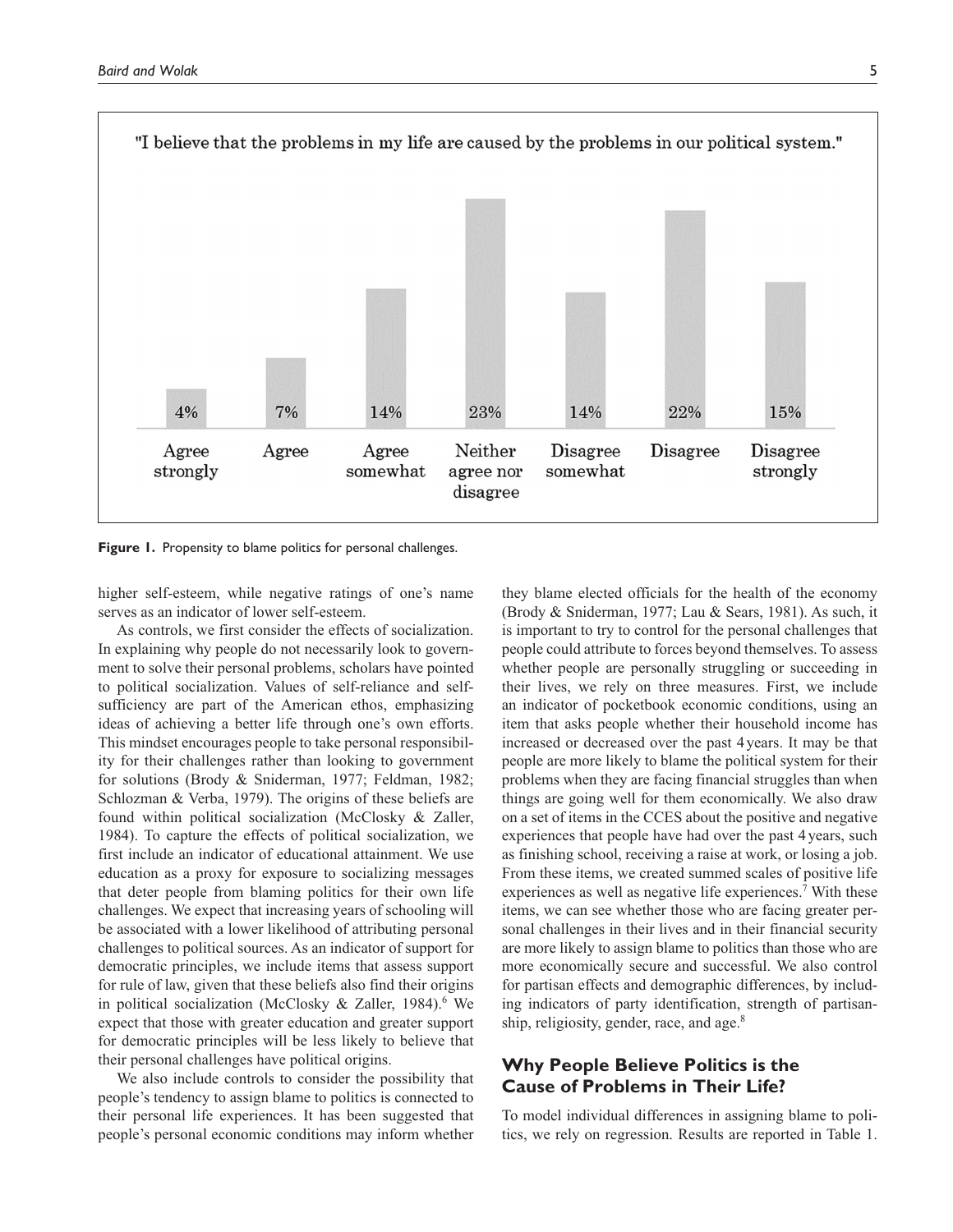|           |  | Table I. Explaining Why People Blame Politics for Personal |  |
|-----------|--|------------------------------------------------------------|--|
| Problems. |  |                                                            |  |

|                                         | Blames politics for<br>problems in life |
|-----------------------------------------|-----------------------------------------|
| Internal locus of control               | $-0.344*(0.043)$                        |
| Self-esteem                             | $-0.103*(0.047)$                        |
| Education                               | $-0.079*$ (0.033)                       |
| Support for democratic principles       | $-0.196*(0.053)$                        |
| Personal economic conditions            | $-0.020(0.043)$                         |
| Positive life events in last four years | $-0.020(0.011)$                         |
| Negative life events in last four years | $0.027*$ (0.012)                        |
| Partisanship                            | 0.004(0.005)                            |
| Strength of partisanship                | $-0.020*(0.010)$                        |
| Religiosity                             | $0.089*$ (0.032)                        |
| Female                                  | $-0.100*(0.020)$                        |
| African-American                        | 0.018(0.029)                            |
| Latino                                  | $-0.050(0.041)$                         |
| Age                                     | $-0.002*(0.001)$                        |
| Constant                                | $1.001*$ (0.068)                        |
| R <sup>2</sup>                          | 0.288                                   |
| N                                       | 931                                     |

*Note*. 2016 CCES. Regression estimates. Standard errors in parentheses. \**p*<.05.

We find that differences in people's personality traits are important predictors of why some people blame the political system for their personal problems. We first confirm that individual differences in locus of control strongly predict whether or not people perceive political origins for their personal challenges. A person with the highest level of perceived personal control has a predicted value of 0.62 on the indicator of blaming government, compared to 0.28 for a person with an internal locus of control—a difference of about one and a third standard deviations. People who believe that they are able to control their own futures through their efforts and industry see their personal challenges as their own responsibility. When people do not believe they have much power over their environment, they are more likely to blame the political system for their personal circumstances.

We also confirm that levels of personal self-esteem predict whether people believe that their personal struggles are the fault of the political system. Those who report greater feelings of self-esteem are more likely to reject the idea that their problems have political roots. Those with the highest level of implicit self-esteem have a predicted value of 0.37 on the dependent variable, compared to 0.47 for those at the lowest level of self-esteem, a difference of about a third of a standard deviation. When people have confidence in themselves and their abilities, they are less likely to see their personal challenges as politically rooted. While some argue that those with high self-esteem deflect personal blame for negative outcomes (Brewin & Shapiro, 1984), we find that low self-esteem is associated with a greater likelihood of assigning blame to the political system. People's

self-evaluations and how they view themselves relative their environment shape whether they take personal responsibility for their problems or instead shift blame to the political system.9

Turning to the control variables, we find that education serves as a force that limits people from politicizing their personal problems. As years of schooling increase, so does the likelihood of rejecting the idea that personal problems have political origins. The effect size is comparable to that of self-esteem, with a 0.08 difference in blame assignment between those with the highest and lowest levels of educational attainment. This is consistent with our expectation that exposure to socializing messages encourages a mindset of taking personal responsibility for dealing with obstacles in life. Likewise, our second indicator of exposure to socializing messages, support for democratic principles, is also negatively associated with a tendency to perceive political origins for personal challenges.

In considering the degree to which people are more likely to attribute blame to political causes when they have encountered greater challenges, we find only partial support for this. When it comes to pocketbook economic conditions, we find no effect on assigning blame to government. Those who have seen their own financial situation decline over recent years are no more likely to believe their problems have political origins than those who have seen their household finances improve. People's views about whether their personal problems have political origins are disconnected from the health of their personal finances, which suggests that this kind of political grievance has more to do with people's personality traits than their material circumstances.10

Likewise, those who have experienced positive life events like getting a raise or a new job are as unlikely to blame government for their hardships as those who have not had these experiences. It is only in the case of negative life experiences where we find a significant effect on how people assign blame. Those who have experienced hardships like losing a job or being a victim of a crime are more likely to believe that their personal challenges have political origins than those who have not had such experiences. Each negative event experienced is associated with a 0.027 point increase in assigning blame to politics on the 0 to 1 scale. The magnitude of this effect is quite small, but highlights that the ways that people assign blame and responsibility seem at least partially related to their personal experiences.<sup>11</sup>

We find no evidence of partisan differences in how people assign responsibility and blame. Democrats and Republicans do not differ in their propensity to perceive their personal problems as politically rooted.<sup>12</sup> We find that independents are somewhat more likely to blame politics for their personal problems than strong partisans. Consistent with past work that suggests that religious beliefs inform how people attribute responsibility and blame (Li et al., 2012), we find a positive correlation between religiosity and implicating politics as a cause of personal challenges. In terms of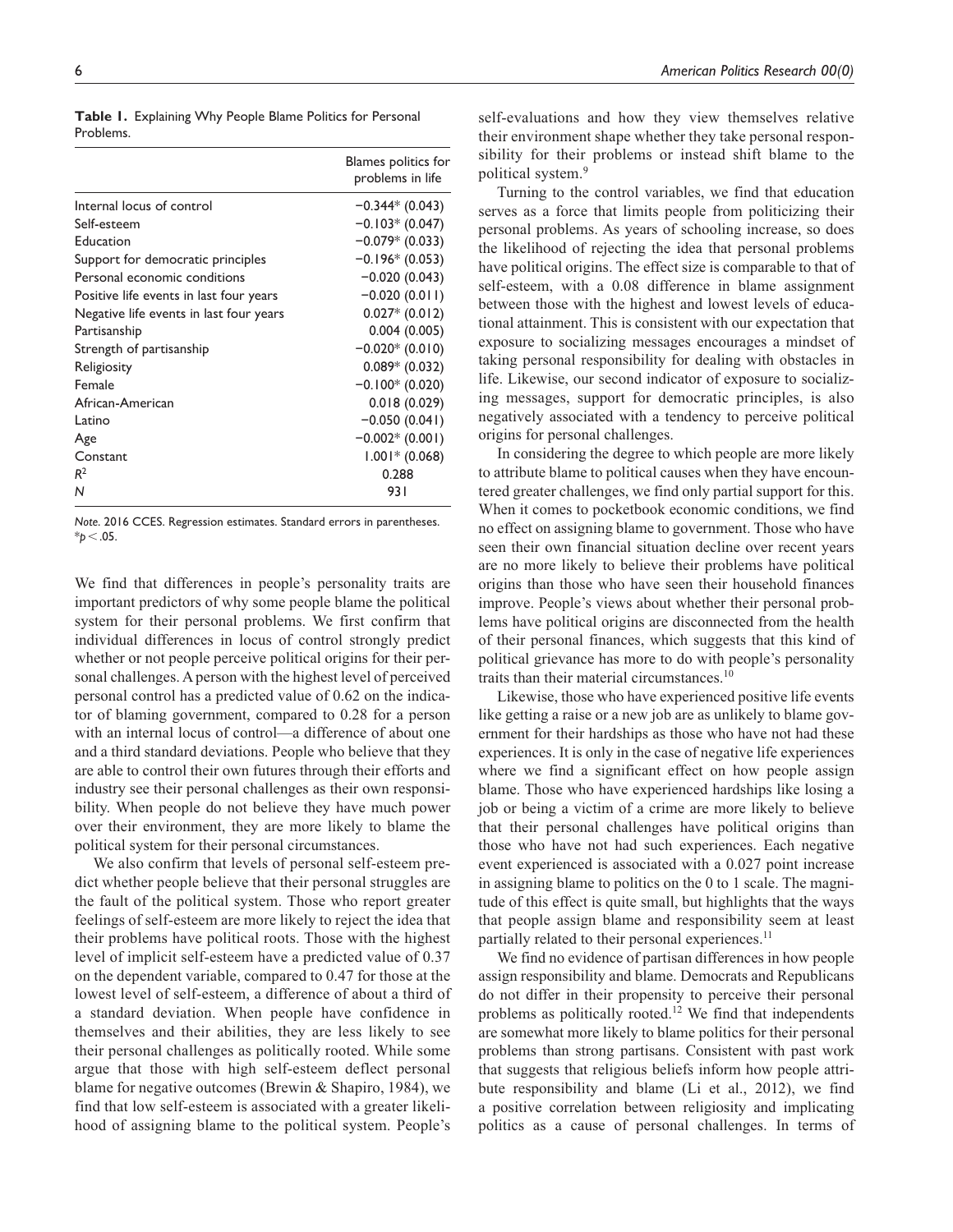demographic differences, women are less likely than men to say that their personal problems have political origins. Older people are also less likely to blame politics compared to younger people. We find no differences in assignment of blame between blacks, whites, and Latinos.

# **Consequences of a Mindset of Blaming Politics for Personal Struggles**

When people attribute responsibility for their personal problems to the political system, is it consequential for their political decision-making? We propose that these beliefs affect how people evaluate elected officials. In studies of attributions of political responsibility and blame, people's willingness to punish or reward government for outcomes is thought to depend on whether or not people see government as responsible for these matters (Brody & Sniderman, 1977; Lau & Sears, 1981; Peffley, 1984; Peffley & Williams, 1985). If people do not assign blame to elected officials when things go wrong, then these negative outcomes should not inform people's evaluations of governmental performance. This is thought to explain why pocketbook economic considerations seem such weak predictors of people's choices on Election Day. Instead of blaming the government for their personal economic challenges, people are more likely to take personal responsibility for these negative events.

We test whether those who blame politics for their personal challenges evaluate elected officials in different ways than those who do not assign responsibility to politics. We expect that those who see their personal challenges as a problem of politics will be more likely to use appraisals of their own circumstances to evaluate the performance of elected officials. When people believe that their financial well-being is affected by national factors such as inflation, unemployment, or taxes, they are more likely to connect their personal economic fortunes to their evaluations of governmental economic performance (Feldman, 1982). Likewise, when people connect their personal problems to social or community concerns, they are more likely to believe government has an obligation to help solve those problems (Brody & Sniderman, 1977).

We focus on evaluations of the president, and how people balance sociotropic versus pocketbook economic evaluations in their appraisals of presidential performance. We expect that those who attribute personal challenges to political origins will be more likely to use self-interested considerations in assessing presidential performance. Those who do not perceive political roots to personal challenges will be less likely to rely on personal economic conditions and more likely to evaluate the president based on national economic performance. To test this, we interact people's tendency to believe that their personal challenges have political origins with indicators of both pocketbook and sociotropic economic evaluations as explanations for levels of presidential approval. Pocketbook economic

**Table 2.** Conditional Effects of Economic Evaluations on Presidential Approval.

|                                                       | Presidential<br>approval      |
|-------------------------------------------------------|-------------------------------|
| Blames politics for own problems                      | $-0.735(0.784)$               |
| Personal economic conditions                          | $-0.874(0.652)$               |
| Blames politics $\times$ personal economic conditions | $3.138*(1.239)$               |
| National economic conditions                          | $6.165* (0.838)$              |
| Blames politics $\times$ national economic conditions | $-2.919$ <sup>+</sup> (1.549) |
| Education                                             | 0.269(0.349)                  |
| Partisanship                                          | $-0.754*(0.070)$              |
| Female                                                | $0.428*$ (0.186)              |
| African-American                                      | $0.539* (0.265)$              |
| Latino                                                | 0.106(0.301)                  |
| Age                                                   | $-0.011$ <sup>+</sup> (0.006) |
| Cutpoint I                                            | $-1.176*(0.583)$              |
| Cutpoint 2                                            | 0.063(0.559)                  |
| Cutpoint 3                                            | $2.382* (0.615)$              |
| N                                                     | 890                           |

*Note*. 2016 CCES. Ordered logit estimates. Standard errors in parentheses.

\**p*<.05. +*p*<.10.

conditions are assessed with an item that asks people whether their household's annual income has increased or decreased over the past 4 years.<sup>13</sup> Sociotropic economic appraisals are assessed with an item that asks respondents to rate on a five-point scale if they think the nation's economy has gotten much better or much worse over the past year. Presidential approval is asked on a four point scale ranging from strongly approve to strongly disapprove of the job being done by President Barack Obama.14

Ordered logit results are shown in Table 2. We find that the effects of pocketbook economic conditions on presidential approval depend on whether people believe that their problems have political origins, as indicated by a significant interaction term. In Figure 2, we plot the marginal effects of both pocketbook and sociotropic economic appraisals on the probability of approving the president over people's propensities to see personal challenges as politicized. Among those who do not agree that the political system contributes to their personal problems, there is no relationship between the health of people's personal finances and their evaluations of the president's performance. However, among those who agree that politics causes the problems in their lives, pocketbook economic conditions predict people's approval of the president. The predictive power of self-interested economic concerns increases with the strength of agreement with the statement. Among those who somewhat agree that the problems in their life are caused by the political system, predicted presidential approval is 44% among those with declining personal finances, climbing to 57% approval among those greatest personal economic improvements—a thirteen point difference. Among those who strongly agree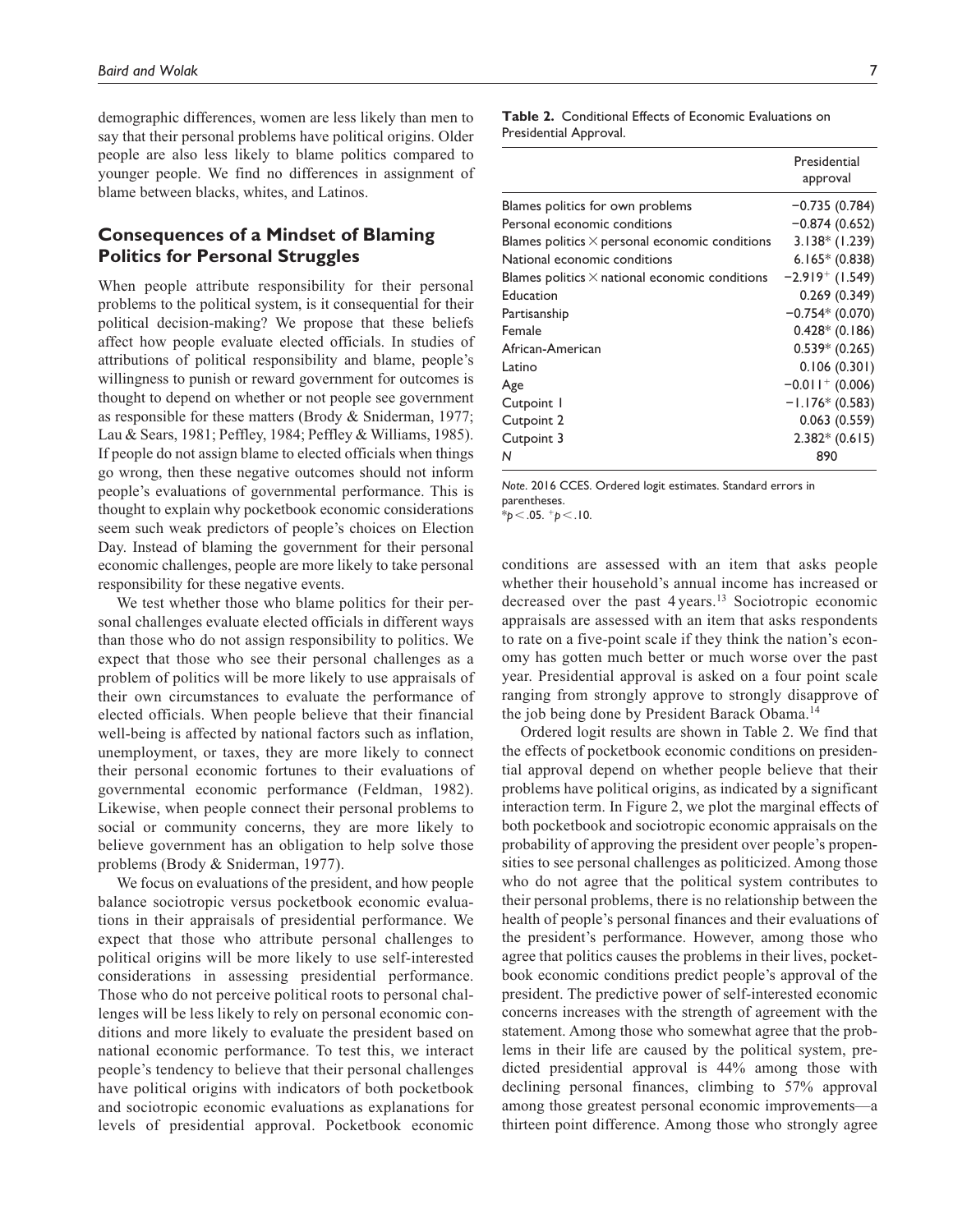

Figure 2. The effects of economic appraisals on presidential approval, conditional on trait differences in assigning blame.

that the problems in their life are caused by the political system, pocketbook economic conditions are even more important to explaining presidential approval. A person with the greatest declines in their personal finances has a 35% likelihood of approving of the president, nearly doubling to 62% approval among those with the greatest growth in their personal finances—a 27-point difference. The effects of pocketbook economic evaluations on presidential approval depend on how people assign responsibility and blame for their personal problems.

When consider the effects of sociotropic economic appraisals, we find a near significant interaction effect associated with the belief that personal challenges have political origins. As Figure 2 shows, people's evaluations about the health of the national economy tend to better predict presidential approval among those who reject the idea that the political system is to blame for their personal problems than among those who agree with it. This shows that people who blame their problems on the political system use distinctive standards to evaluate the performance of elected officials. We also confirm a substantial effect for partisanship, where a strong Republican has a 16% likelihood of approving of the president, and a strong Democrat has an 83% of approving of the president. This is consistent with recent work that shows

that party allegiances increasingly dominate performance criteria in the public's evaluations of the president (Donovan et al., 2020).

# **Conclusions**

People struggle with different problems in their lives, but only some people believe their personal challenges are a product of the political system. People vary in the degree to which they own responsibility for the struggles they face in their lives. In contrast to prior studies of how people assign blame and responsibility to different political actors, we show that people also vary in their general propensity to blame the political system when things go wrong for them. In this, we better understand how people define the boundaries of what is political. For some, what is personal is personal, not political. For others, boundaries between the personal and the political are less sharply drawn. Others have argued that people vary in their tendencies toward seeing the political world in personal versus collective terms (Brody & Sniderman, 1977; Wilson & Banfield, 1964). We confirm that people vary in the degree to which the personal is political, and moreover, show that these differences reflect deeprooted trait differences.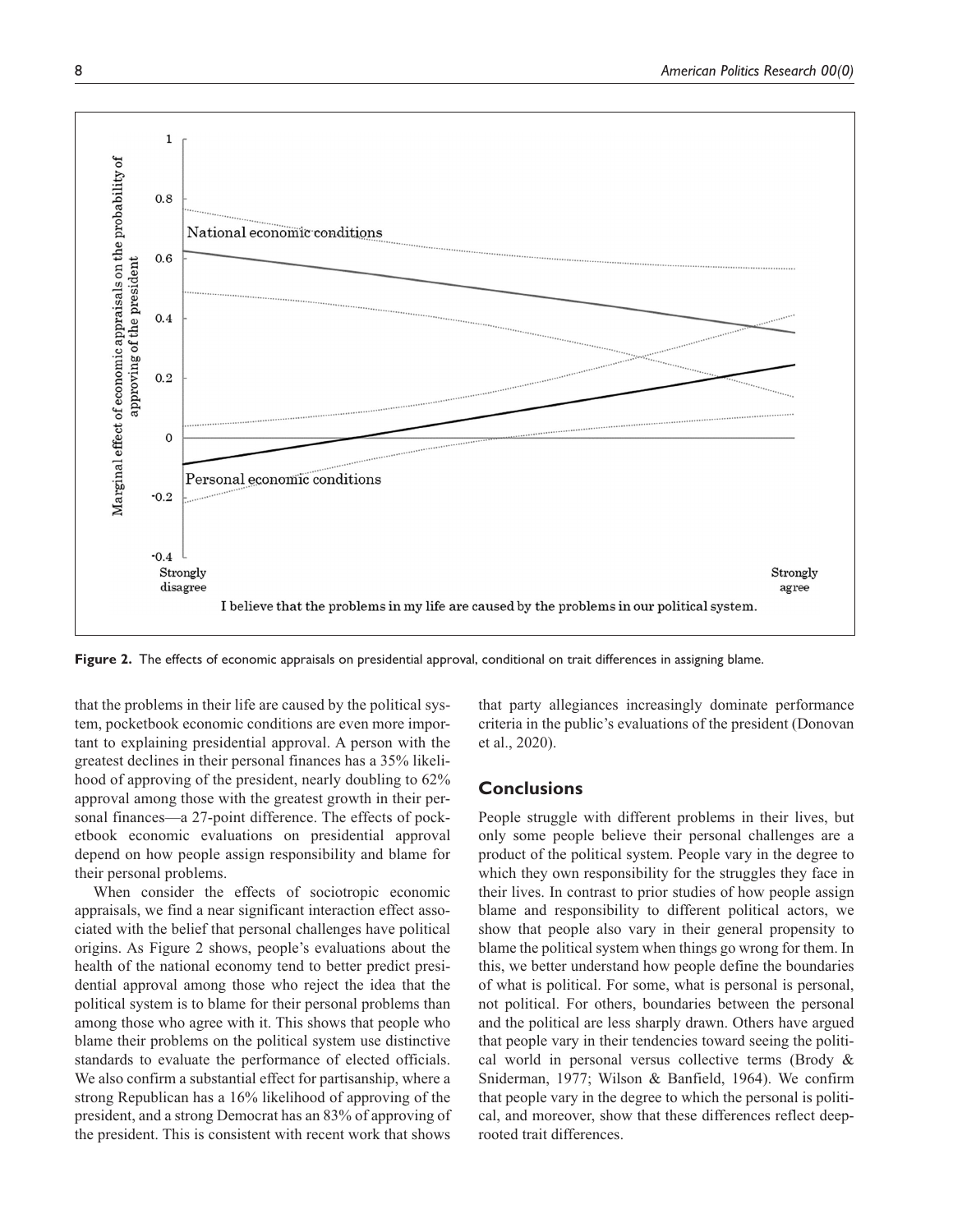These findings help us understand the origins of people's political grievances, and the conditions under which disadvantages rise to the level of a complaint against government (Felstiner et al., 1980). Governments can intervene to improve the lives of their citizenry, and the actions of government can also aggravate the problems people face in their personal lives. When people blame government for their personal challenges, they may well have reasonable grounds to do so. But to the extent to blame is assigned based just on people's self-evaluations and personality traits, it suggests that government is also held responsible for problems that it did not create. This speaks to the origins of the feelings of mistrust and alienation that follow from people's frustrations with the political system (Miller, 1974). When people's grievances are a function of personal attributes or circumstances that cannot be improved (or worsened) by the political system, it suggests that perhaps there will always be some percentage of people who are aggrieved regardless of political outcomes.

Americans generally do not think that their personal problems are something that government needs to solve. This culture of self-reliance within the American ethos has been argued to explain low levels of public demand for redistributive policy and high levels of tolerance for social inequalities (Brody & Sniderman, 1977; Feldman, 1982; Schlozman & Verba, 1979). The origins of these beliefs have been thought to be socialized. Our results support this, but also identify personality traits as a countervailing force that increases the likelihood of personalized politics. People approach the political world in different ways, as a consequence of how they see themselves as well as how they perceive their influence over their political environment. Those with low selfesteem think about their relationship with politics differently than those with high self-esteem, as they are more likely to believe that politics is responsible for the hardships they have encountered. When people feel like their fates are determined by chance or luck, they are more likely to believe that their problems are out of their hands and instead intertwined with the political system.

Most people do not believe that the political system is the cause of the problems they face in their lives. But for those who do, this seems only weakly related to people's material interests and personal experiences. Instead, the tendency toward personalized politics is better understood as a product of people's personality traits. This means that the same negative outcomes are political to some but not necessarily so to others. In order to understand what people expect from the political system, we need to understand that people interpret the same outcomes in different ways.

We show that people's personality traits are important to how they assign responsibility and blame in politics. Past accounts of how people attribute responsibility have focused on how people are guided by factors like political awareness and partisanship in deciding who is responsible for outcomes. These results show that some by their nature are more likely to see the problems in their life as part of the domain of politics. This extends our understanding of the importance of personality traits in politics. Not only do people's predispositions inform their policy demands, they also shape how they hold politicians accountable. We find that those with an internal locus of control and high levels of self-esteem are less likely to believe that their personal problems have political origins. This highlights the importance of people's selfevaluations within politics. Locus of control and self-esteem have been argued to shape whether people feel empowered to engage in political life (Carmines, 1978a,1978b; Cohen et al., 2001; Rosenberg, 1962). We show that these traits also shape how people see their relationship with the political system.

Our findings suggest that people's personal traits form a distinct lens through which their political impressions are formed. Those who see the personal as political are more likely to evaluate incumbents based on their personal circumstances. Those who tend to see the personal as personal evaluate politicians through a more sociotropic lens. Most people do not blame the system for their personal circumstances, suggesting that political socialization serves to limit the pursuit of personal gain in favor of promoting the public good. But some do blame the political system for their problems, and approach politics with more self-interested motives in mind. In this way, personality traits contribute to heterogeneity in patterns of economic voting.

## **Declaration of Conflicting Interests**

The author(s) declared no potential conflicts of interest with respect to the research, authorship, and/or publication of this article.

#### **Funding**

The author(s) received no financial support for the research, authorship, and/or publication of this article.

# **ORCID iD**

Jennifer Wolak **D** <https://orcid.org/0000-0003-4742-7442>

# **Supplemental Material**

Supplemental material for this article is available online.

#### **Notes**

- 1. We also confirm this within our data. In a model that considers locus of control as a function of pocketbook economic conditions, summed indicators of positive and negative life events, education, religiosity, gender, race, and age, only age and education predict locus of control.
- 2. High self-esteem helps people rebound from negative outcomes. If this reflects a tendency for those with high selfesteem to deny personal responsibility for negative outcomes (Brewin & Shapiro, 1984), then we might expect to find a positive relationship between self-esteem and assigning blame to the political system.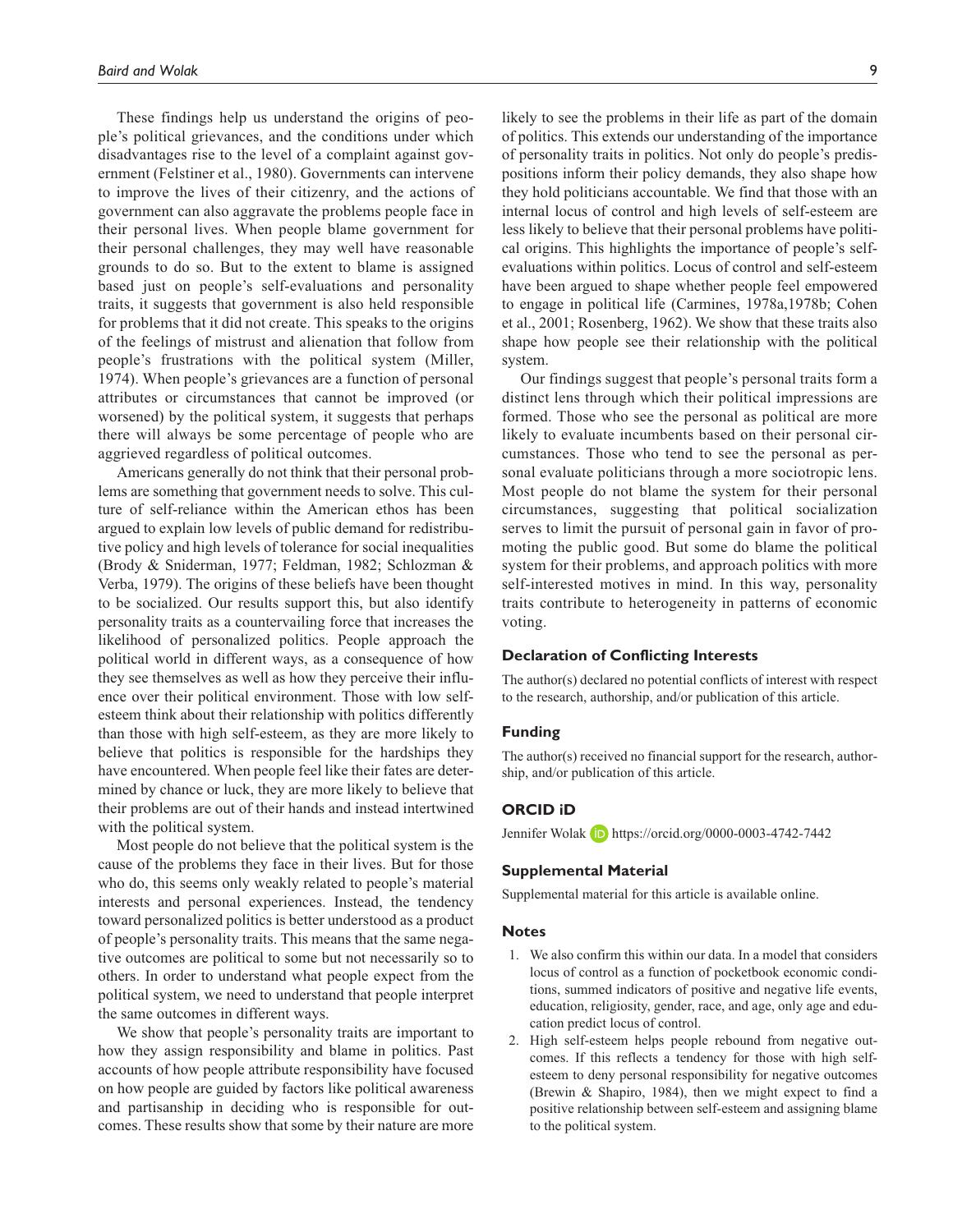- 3. The specific wording asks about agreement with, "I believe the problems in my life are completely out of my control" on a seven-point scale that ranges from "agree strongly" to "disagree strongly." This is a limited measure compared to those used in past studies of locus of control (Carmines, 1978a; Dawes et al., 2014), in that we only have a single item to assess this trait rather than a battery of multiple items.
- 4. Our focus is on how general trait differences in personal control inform the specific decision to blame politics for personal challenges. Past research demonstrates that self-evaluative personality traits like these are distinctive from political attitudes. For example, the personality trait of self-efficacy is distinct from feelings of political efficacy (Condon & Holleque, 2013; Lane, 1959; Wolak, 2020). In the case of locus of control, people's general orientations toward a sense of internal control are typically considered to be distinct from how people attribute responsibility and blame within specific settings like school or the workplace (Wang et al., 2010).
- 5. The wording of the item asks, "How much do you like your full name (first name and last name together) in total?" Responses are given on a nine-point scale with endpoints labeled "not at all" and "very much." The correlation between our selfesteem measure and the indicator of locus of control is modest  $(r=0.1)$ .
- 6. This is measured based on disagreement with two statements, "Sometimes it is necessary to bend the law to deal with social problems" and "It is not necessary to obey a law you consider unjust."
- 7. Positive life experiences include finishing school, taking a new job, receiving a raise at work, getting married, retiring, and having a child. Negative life experiences include losing a job, being issued a traffic ticket, being a victim of a crime, visiting an emergency room, and getting divorced. In the Supplemental Appendix, we describe the results under different operationalizations of these life events. When the events are included individually, only losing a job has a significant effect on the assignment of blame.
- 8. Religiosity is assessed as the average of three items from the common content of the CCES on the importance of religion, frequency of prayer, and frequency of attendance at religious services.
- 9. By considering people's general tendencies to blame the political system for their personal problems, we cannot know for certain whether people assign blame mostly to current politicians or instead to fundamental features of government. Our intent was to assess people's tendency to blame the political system generally. In Table A3 of the Supplemental Appendix, we test for the possibility that our results are instead the product of people's reactions to current officeholders. We find that our results are robust to a control for global satisfaction with incumbents in government.
- 10. We find no significant differences associated with household income levels or employment status when considered as control variables.
- 11. We also considered whether the effects of these life events are conditional on people's personality traits, but neither self-esteem nor locus of control condition the effects of these events on how people assign blame.
- 12. We also find no significant effect associated with ideology if included as a control.
- 13. Response options range on a five-point scale from "decreased a lot" to "increased a lot."
- 14. This reflects the inclusion of presidential approval in the preelection wave of the CCES.

# **References**

- Achen, C. H., & Bartels, L. M. (2016). *Democracy for realists: Why elections do not produce responsive government*. Princeton University Press.
- Arceneaux, K. (2006). The federal face of voting: Are elected officials held accountable for the functions relevant to their office? *Political Psychology*, *27*(5), 731–754.
- Blaine, B., & Crocker, J. (1993). Self-esteem and self-serving biases in reactions to positive and negative events: An integrative review. In R. F. Baumeister (Ed.), *Self-esteem: The puzzle of low self-regard* (pp. 55–85). Plenum Press.
- Brewin, C. R., & Shapiro, D. A. (1984). Beyond locus of control: Attribution of responsibility for positive and negative outcomes. *British Journal of Psychology*, *75*(1), 43–49.
- Brody, R. A., & Sniderman, P. M. (1977). From life space to polling place: The relevance of personal concerns for voting behavior. *British Journal of Political Science*, *7*(3), 337–360.
- Carmines, E. G. (1978a). A competence theory versus need theory of political involvement. *Journal of Political and Military Sociology*, *6*(1), 17–28.
- Carmines, E. G. (1978b). Psychological origins of adolescent political attitudes: Self-esteem, political salience, and political involvement. *American Politics Quarterly*, *6*(2), 167–186.
- Cheng, C., Cheung, S. F., Chio, J. H-m., & Chan, M-P. S. (2013). Cultural meaning of perceived control: A meta-analysis of locus of control and psychological symptoms across 18 cultural regions. *Psychological Bulletin*, *139*(1), 152–188.
- Cohen, A., Vigoda, E., & Samorly, A. (2001). Analysis of the mediating effect of personal-psychological variables on the relationship between socioeconomic status and political participation: A structural equations framework. *Political Psychology*, *22*(4), 727–757.
- Condon, M., & Holleque, M. (2013). Entering politics: General selfefficacy and voting behavior among young people. *Political Psychology*, *34*(2), 167–181.
- Dawes, C., Cesarini, D., Fowler, J. H., Johannesson, M., Magnusson, P. K. E., & Oskarsson, S. (2014). The relationship between genes, psychological traits, and political participation. *American Journal of Political Science*, *58*(4), 888–903.
- Donovan, K., Kellstedt, P. M., Key, E. M., & Lebo, M. J. (2020). Motivated reasoning, public opinion, and presidential approval. *Political Behavior*, *42*(4), 1201–1221.
- Feldman, S. (1982). Economic self-interest and political behavior. *American Journal of Political Science*, *26*(3), 446–466.
- Felstiner, W. L. F., Abel, R. L., & Sarat, A. (1980). The emergence and transformation of disputes: Naming, blaming, claiming. *Law & Society Review*, *15*(3–4), 631–654.
- Ferejohn, J. (1986). Incumbent performance and electoral control. *Public Choice*, *50*(1), 5–25.
- Fiorina, M. P. (1981). *Retrospective voting in American national elections*. Yale University Press.
- Fong, C. M. (2001). Social preferences, self-interest, and the demand for redistribution. *Journal of Public Economics*, *82*(2), 225–246.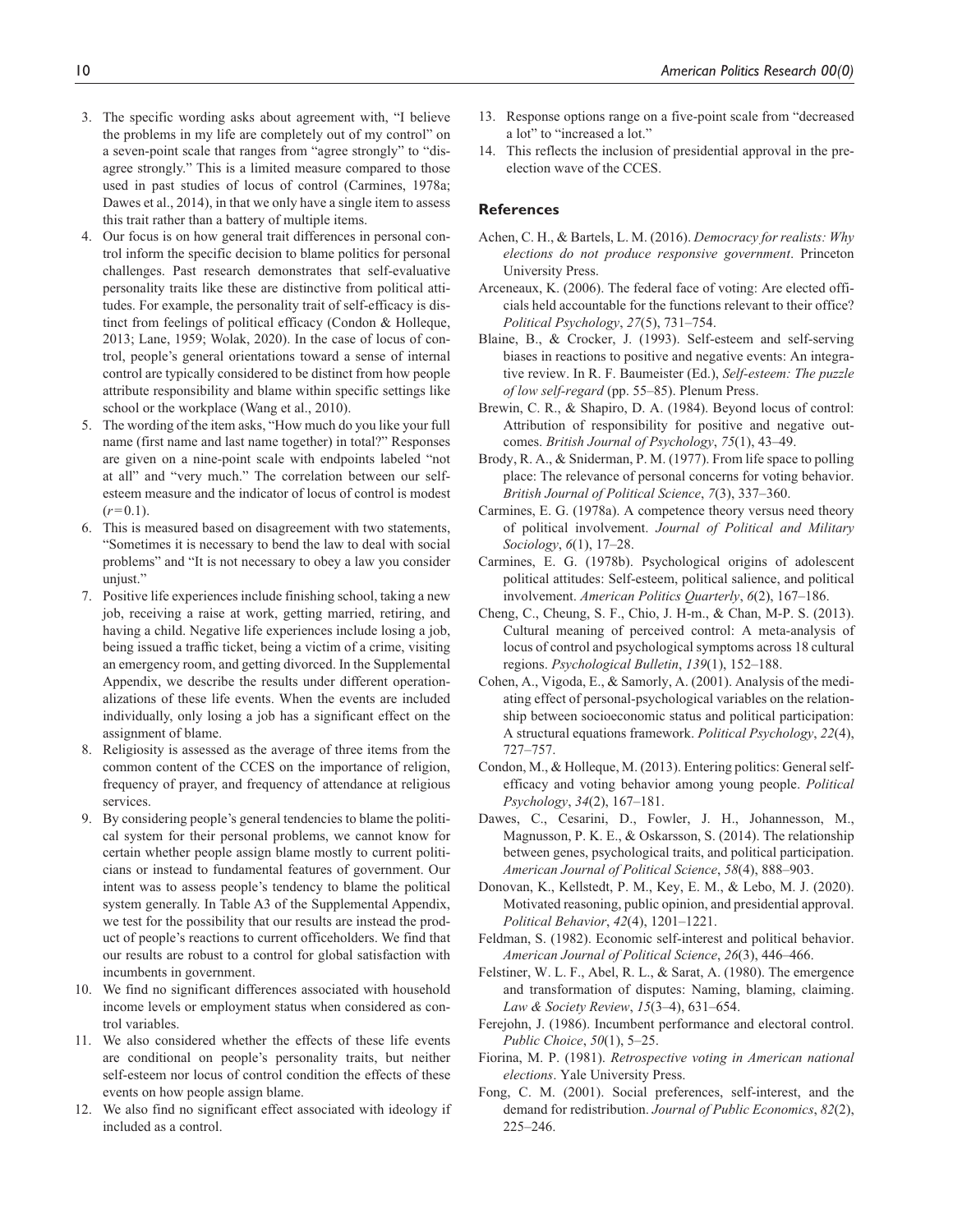- Gasper, J. T., & Reeves, A. (2011). Make it rain? Retrospection and the attentive electorate in the context of natural disasters. *American Journal of Political Science*, *55*(2), 340–355.
- Gebauer, J. E., Riketta, M., Broemer, P., & Maio, G. R. (2008). 'How much do you like your name?' An implicit measure of global self-esteem. *Journal of Experimental Social Psychology*, *44*(5), 1346–1354.
- Gerber, A. S., Huber, G., Doherty, D., Dowling, C. M., & Ha, S. E. (2010). Personality and political attitudes: Relationships across issue domains and political contexts. *American Political Science Review*, *104*(1), 111–133.
- Gomez, B. T., & Wilson, J. M. (2001). Political sophistication and economic voting in the American electorate: A theory of heterogeneous attribution. *American Journal of Political Science*, *45*(4), 899–914.
- Gomez, B. T., & Wilson, J. M. (2008). Political sophistication and attributions of blame in the wake of hurricane Katrina. *Publius: The Journal of Federalism*, *38*(4), 633–650.
- Harell, A., Soroka, S., & Iyengar, S. (2017). Locus of control and anti-immigrant sentiment in Canada, the United States, and the United Kingdom. *Political Psychology*, *38*(2), 245–260.
- Healy, A. J., Malhotra, N., & Mo, C. H. (2010). Irrelevant events affect voters' evaluations of government performance. *Proceedings of the National Academy of Sciences*, *107*(29), 12804–12809.
- Iyengar, S. (1989). How citizens think about national issues: A matter of responsibility. *American Journal of Political Science*, *33*(4), 878–900.
- Jones, P. E. (2020). Partisanship, political awareness, and retrospective evaluations, 1956–2016. *Political Behavior*, *42*(4), 1295–1317.
- Kinder, D. R., & Kiewiet, D. R. (1979). Economic discontent and political behavior: The role of personal grievances and collective economic judgments in congressional voting. *American Journal of Political Science*, *23*(3), 495–527.
- Kinder, D. R., & Kiewiet, D. R. (1981). Sociotropic politics: The American case. *British Journal of Political Science*, *11*(2), 129–161.
- Lane, R. (1959). *Political life: Why and how people get involved in politics*. Free Press.
- Lau, R. R., & Sears, D. O. (1981). Cognitive links between economic grievances and political responses. *Political Behavior*, *3*(4), 279–302.
- Lefcourt, H. M. (1991). Locus of control. In J. P. Robinson, P. R. Shaver, & L. S. Wrightsman (Eds.), *Measures of personality and social psychological attitudes* (pp. 413–499). Academic Press.
- Legerski, E. M., Cornwall, M., & O'Neil, B. (2006). Changing locus of control: Steelworkers adjusting to forced unemployment. *Social Forces*, *84*(3), 1521–1537.
- Li, Y. J., Johnson, K. A., Cohen, A. B., Williams, M. J., Knowles, E. D., & Chen, Z. (2012). Fundamental(ist) attribution error: Protestants are dispositionally focused. *Journal of Personality and Social Psychology*, *102*(2), 281–290.
- Lyons, J., & Jaeger, W. P. (2014). Who do voters blame for policy failure? Information and the partisan assignment of blame. *State Politics & Policy Quarterly*, *14*(3), 321–341.
- Malhotra, N., & Kuo, A. G. (2008). Attributing blame: The public's response to hurricane Katrina. *Journal of Politics*, *70*(1), 120–135.
- McClosky, H., & Zaller, J. (1984). *The American ethos: Public attitudes toward capitalism and democracy*. Harvard University Press.
- McGraw, K. M. (1991). Managing blame: An experimental test of the effects of political accounts. *American Political Science Review*, *85*(4), 1133–1157.
- Miller, A. H. (1974). Political issues and trust in government: 1964–1970. *American Political Science Review*, *68*(3), 951–972.
- Miller, J. Z., & Rose, R. J. (1982). Familial resemblance in locus of control: A twin-family study of the internal–external scale. *Journal of Personality and Social Psychology*, *42*(3), 535–540.
- Mondak, J. J. (2010). *Personality and the foundations of political behavior*. Cambridge University Press.
- Mondak, J. J., Hibbing, M. V., Canache, D., Seligson, M. A., & Anderson, M. R. (2010). Personality and civic engagement: An integrative framework for the study of trait effects on political behavior. *American Political Science Review*, *104*(1), 85–110.
- Neiss, M. B., Sedikides, C., & Stevenson, J. (2006). Genetic influences on level and stability of self-esteem. *Self and Identity, 5*(3), 247–266.
- Ng, T. W. H., Sorensen, K. L., & Eby, L. T. (2006). Locus of control at work: A meta-analysis. *Journal of Organizational Behavior*, *27*(8), 1057–1087.
- Orth, U., & Robins, R. W. (2014). The development of selfesteem. *Current Directions in Psychological Science*, *23*(5), 381–387.
- Pedersen, N. L., Gatz, M., Plomin, R., Nesselroade, J. R., & McClearn, G. E. (1989). Individual differences in locus of control during the second half of the life span for identical and fraternal twins reared apart and reared together. *Journal of Gerontology*, *44*(4), 100–105.
- Peffley, M. (1984). The voter as juror: Attributing responsibility for economic conditions. *Political Behavior*, *6*(3), 275–294.
- Peffley, M., & Williams, J. T. (1985). Attributing presidential responsibility for national economic problems. *American Politics Quarterly*, *13*(4), 393–425.
- Preuss, M., & Hennecke, J. (2018). Biased by success and failure: How unemployment shapes locus of control. *Labour Economics*, *53*, 63–74.
- Rosenberg, M. (1962). Self-esteem and concern with public affairs. *Public Opinion Quarterly*, *26*(2), 201–211.
- Rosenberg, M. (1965). *Society and the adolescent self-image*. Princeton University Press.
- Rosenberg, M., & Owens, T. J. (2001). Low self-esteem people: A collective portrait. In T. J. Owens, S. Stryker, & N. Goodman (Eds.), *Extending self-esteem theory and research: Sociological and psychological currents* (pp. 400–436). Cambridge University Press.
- Rotter, J. B. (1966). Generalized expectancies for internal versus external control of reinforcement. *Psychological Monographs: General and Applied*, *80*(1), 1–28.
- Roy, M-A., Neale, M. C., & Kendler, K. S. (1995). The genetic epidemiology of self-esteem. *British Journal of Psychiatry*, *166*(6), 813–820.
- Rudolph, T. J. (2006). Triangulating political responsibility: The motivated formation of responsibility judgments. *Political Psychology*, *27*(1), 99–122.